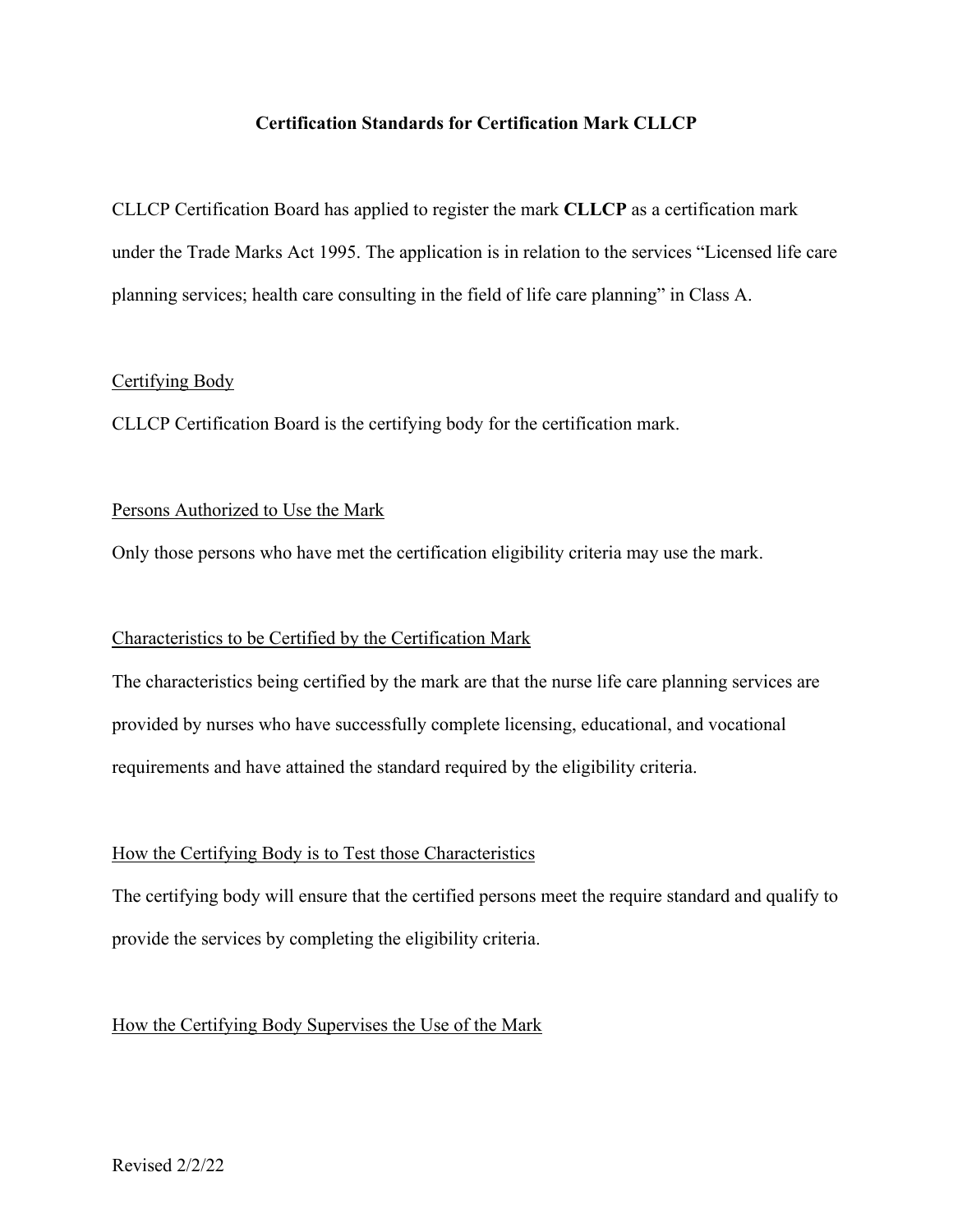The certifying body has the right to evaluate the certified persons' services, which may include observations to enable the applicant to monitor the quality of the services.

## Procedure for Resolving Disputes

Any disputes shall be submitted to the jurisdiction of and venue in the United States Federal District Court for the District of New Hampshire.

## Use of the Mark

It is a condition of use that the mark should not be used without indicating that it is a certification

mark.

# **ELIGIBILITY CRITERIA FOR CLLCP CERTIFICATION**

Candidates for use of the certification mark must meet the following eligibility criteria:

## **1. Licensure:**

Provision of proof of current, active, and unrestricted licensure in healthcare (or a health and human services discipline) or its equivalent in other countries, for at least the prior two (2) years immediately preceding application. The scope of the license (e.g., registered nurse, medical/osteopathic doctor, chiropractor, physical therapist, occupational therapist, speech therapist, nurse practitioner, psychologist, neuropsychologist, licensed social worker) must allow independent Patient/Client assessment.

# **2. Experience:**

Verification of a minimum of two (2) years/4000 hours paid or billable professional healthcare experience that requires licensure and determination of Patient/Client needs within the five (5) years immediately preceding application.

# **3. Education/Skills:**

# **OPTION 1**

Completion of *120 continuing education units***\*** relating to life care planning, or in *equivalent areas* (see the Content Outline in CLLCPTM Handbook for Candidates) that